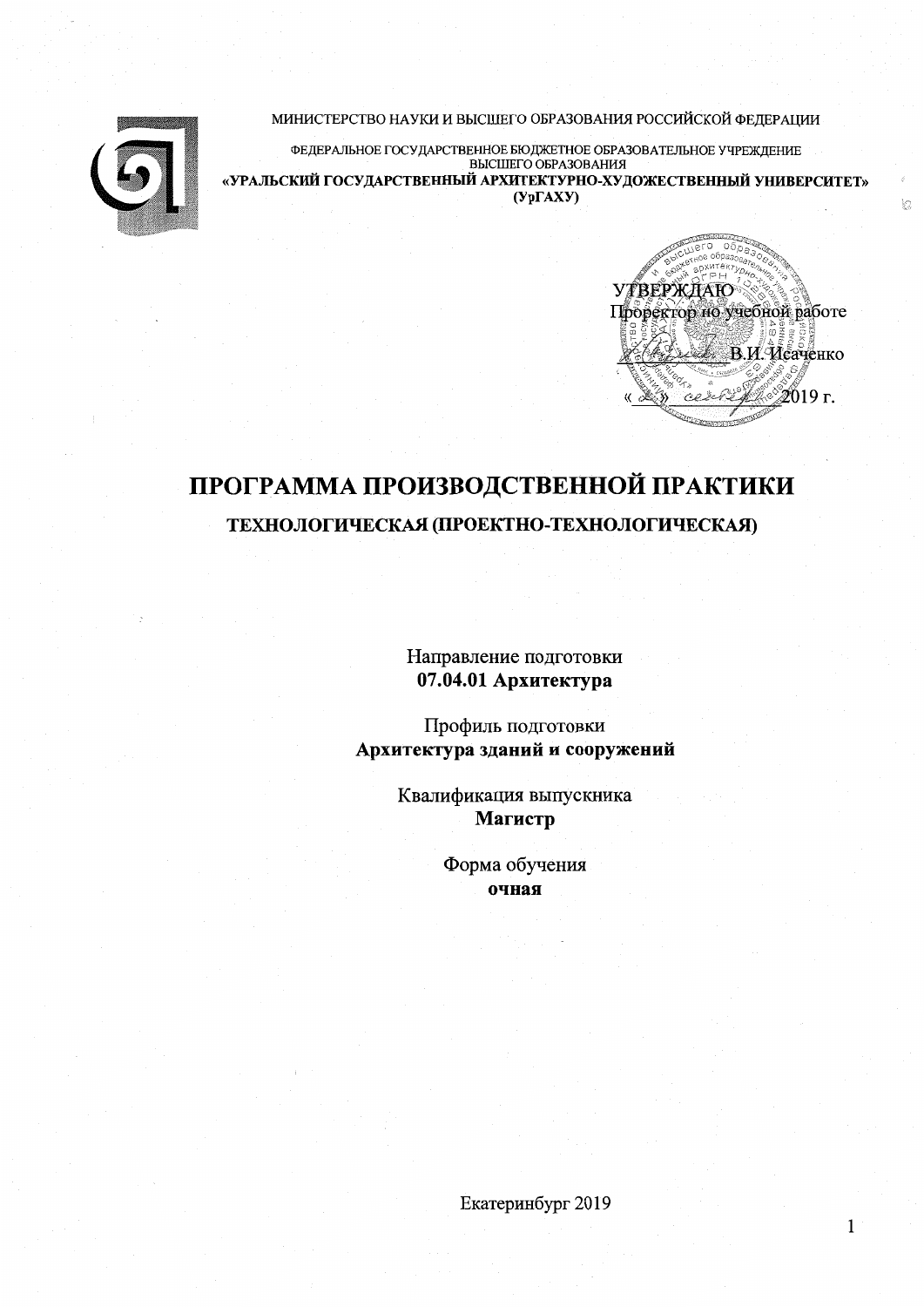### 1. Вид, тип практики, способ(ы) и форма ее проведения

| Вид практики                  | производственная                       |  |  |  |
|-------------------------------|----------------------------------------|--|--|--|
| Тип практики                  | Технологическая                        |  |  |  |
|                               | (проектно-технологическая)             |  |  |  |
| Способ(ы) проведения практики | стационарная, выездная                 |  |  |  |
| Форма проведения практики     | дискретно:                             |  |  |  |
|                               | - по видам практик - путем выделения в |  |  |  |
|                               | учебном<br>графике<br>календарном      |  |  |  |
|                               | непрерывного периода учебного времени  |  |  |  |
|                               | для проведения каждого вида практики;  |  |  |  |

### 2. Место практики в структуре образовательной программы

Производственная практика входит в блок Б2 «Практика», в часть образовательной программы, формируемую участниками образовательных отношений.

Практика базируется на знаниях и умениях, полученных при изучении следующих дисциплин программы магистратуры:

- Современные концепции теории архитектуры и градостроительства;
- Методика, методология и презентация научного исследования;  $\,$
- Современные информационно-компьютерные технологии;
- Актуальные проблемы истории и теории архитектуры;
- Методика проектных исследований.
- Архитектурное проектирование;
- Формирование новых направлений и региональные аспекты архитектуры.

Результаты прохождения производственной практики будут использованы при изучении лисциплин второго курса обучения:

- Методика, методология и презентация научного исследования;
- Технико-экономическое обоснование архитектурно-проектных и градостроительных решений.
- Архитектурное проектирование.

Также результаты будут использованы для производственной практики преддипломной и подготовке выпускной квалификационной работы.

### 3. Место и время проведения практики

База практики - кафедра архитектурного проектирования УрГАХУ; профильные организации отрасли (архитектурно-проектные организации).

Практика проводится в конце 2 семестра после завершения студентами теоретического обучения.

Выбор места проведения практики для лиц с ограниченными возможностями здоровья и инвалидов производится с учетом требований доступности места проведения практики для данной категории обучающихся и рекомендации медико-социальной экспертизы, а также индивидуальной программы реабилитации инвалида, выланной федеральным государственным учреждением медико-социальной экспертизы, относительно рекомендованных условий и видов труда.

### 4. Перечень планируемых результатов обучения при прохождении практики, соотнесенных с планируемыми результатами освоения образовательной программы

4.1. Перечень компетенций, формирующихся у обучающихся в процессе прохождения практики

 $\overline{2}$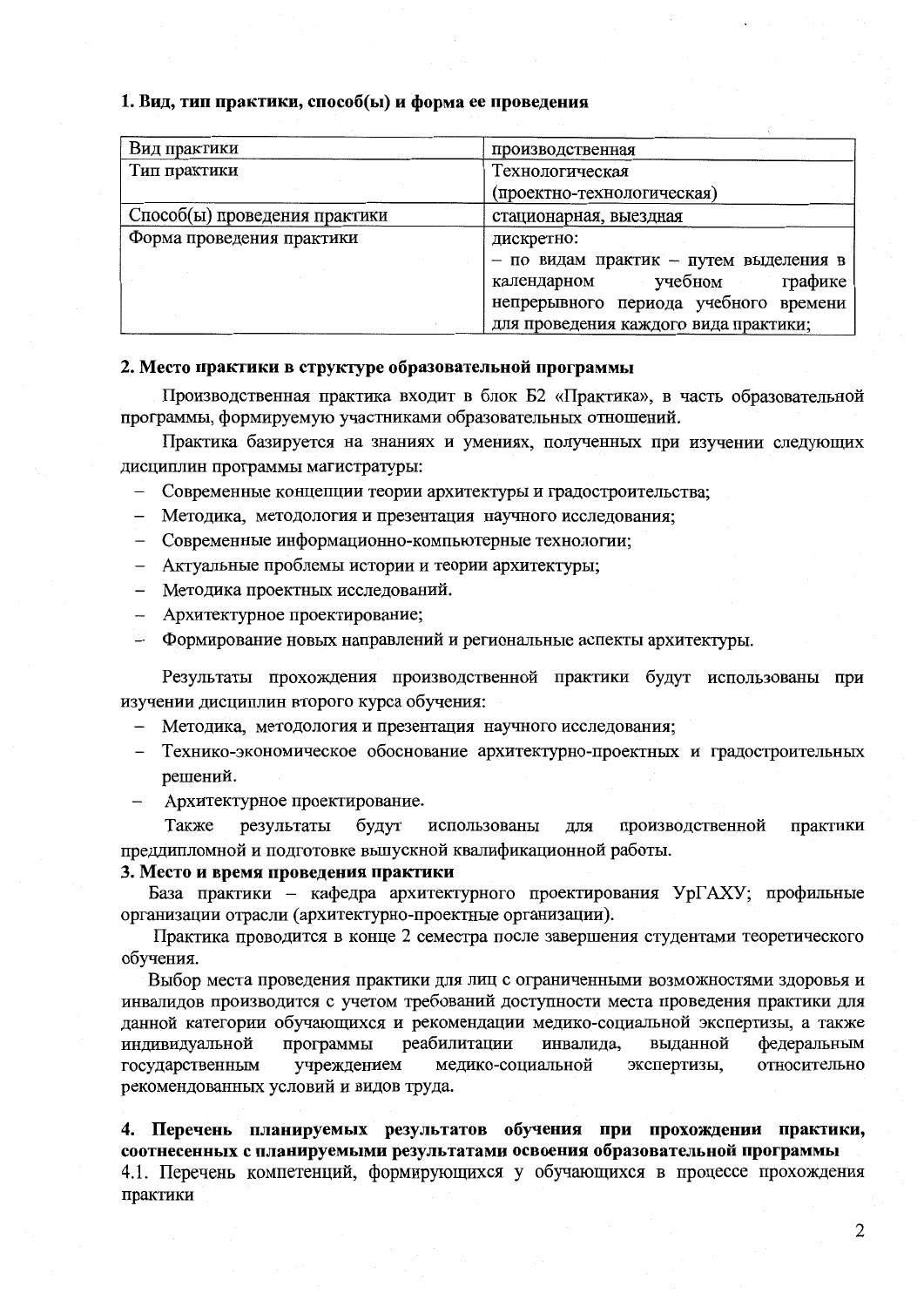| Код<br>компетенции | Наименование компетенции                                                                                                                                                                         |
|--------------------|--------------------------------------------------------------------------------------------------------------------------------------------------------------------------------------------------|
| $YK-2$             | Способен управлять проектом на всех этапах его жизненного цикла                                                                                                                                  |
| $YK-4$             | Способен применять современные коммуникативные технологии, в том числе на<br>иностранном(ых) языке(ах), для академического и профессионального<br>взаимодействия                                 |
| $\Pi K-1$          | Способен участвовать в разработке и защите концептуального архитектурного<br>проекта                                                                                                             |
| $\Pi K-2$          | Способен участвовать в подготовке и защите архитектурной части разделов<br>проектной документации, в том числе с применением инновационных методов и<br>технологий архитектурного проектирования |

4.2. Планируемые результаты обучения при прохождении практики<br>В результате прохождения данной практики обучающийся должен приобрести<br>следующие умения и практические навыки:

| Код         | Индикаторы достижения компетенции                                                                                 |
|-------------|-------------------------------------------------------------------------------------------------------------------|
| компетен    |                                                                                                                   |
| ЦИИ         |                                                                                                                   |
| $YK-2$      | умеет:                                                                                                            |
|             | - Участвовать в обосновании выбора архитектурных решений в контексте принятого                                    |
|             | архитектурного концептуального проекта и требований, установленных заданием на                                    |
|             | проектирование, включая функционально-технологические, эргономические,                                            |
|             | эстетические.                                                                                                     |
|             | - Вносить изменения в архитектурные и объемно-планировочные решения в                                             |
|             | соответствии с требованиями и рекомендациями заказчика, органов государственной                                   |
|             | экспертизы и других уполномоченных организаций.                                                                   |
|             | - Осуществлять расчеты и проводить анализ технико-экономических показателей                                       |
|             | архитектурных и объемно-планировочных решений                                                                     |
|             | знает:                                                                                                            |
|             | - Требования законодательства и нормативных правовых актов, нормативных                                           |
|             | технических и нормативных методических документов по архитектурному                                               |
|             | проектированию, включая технические регламенты, национальные стандарты                                            |
|             | и своды правил, санитарные нормы и правила, в том числе с учетом потребностей лиц с                               |
|             | ОВЗ и маломобильных групп населения.                                                                              |
| <b>YK-4</b> |                                                                                                                   |
|             | умеет:                                                                                                            |
|             | - Использовать средства автоматизации архитектурно-строительного проектирования и<br>компьютерного моделирования. |
|             | - Выбирать оптимальные методы и средства профессиональной, бизнес- и                                              |
|             |                                                                                                                   |
|             | персональной коммуникации при представлении архитектурного концептуального                                        |
|             | проекта и архитектурного проекта заказчику.                                                                       |
| $\Pi K-1$   | умеет:                                                                                                            |
|             | - участвовать в определении целей и задач проекта, основных архитектурных и                                       |
|             | объемно-планировочных параметров объекта капитального строительства;                                              |
|             | - учитывать при разработке концептуального архитектурного проекта функциональное                                  |
|             | назначение проектируемого объекта (в том числе особенности объектов                                               |
|             | специализированного назначения, проектируемых для лиц с ОВЗ и маломобильных                                       |
|             | групп граждан), градостроительные условия, региональные и местные архитектурно-                                   |
|             | художественные традиции, системную целостность архитектурных, конструктивных и                                    |
|             | инженерно-технических решений, социально-культурные, геолого-географические и                                     |
|             | природно-климатические условия участка застройки;                                                                 |
|             | - формулировать обоснования концептуального архитектурного проекта, включая                                       |
|             | градостроительные, культурно-исторические, архитектурно-художественные условия и                                  |
|             | предпосылки.                                                                                                      |
|             | знает:                                                                                                            |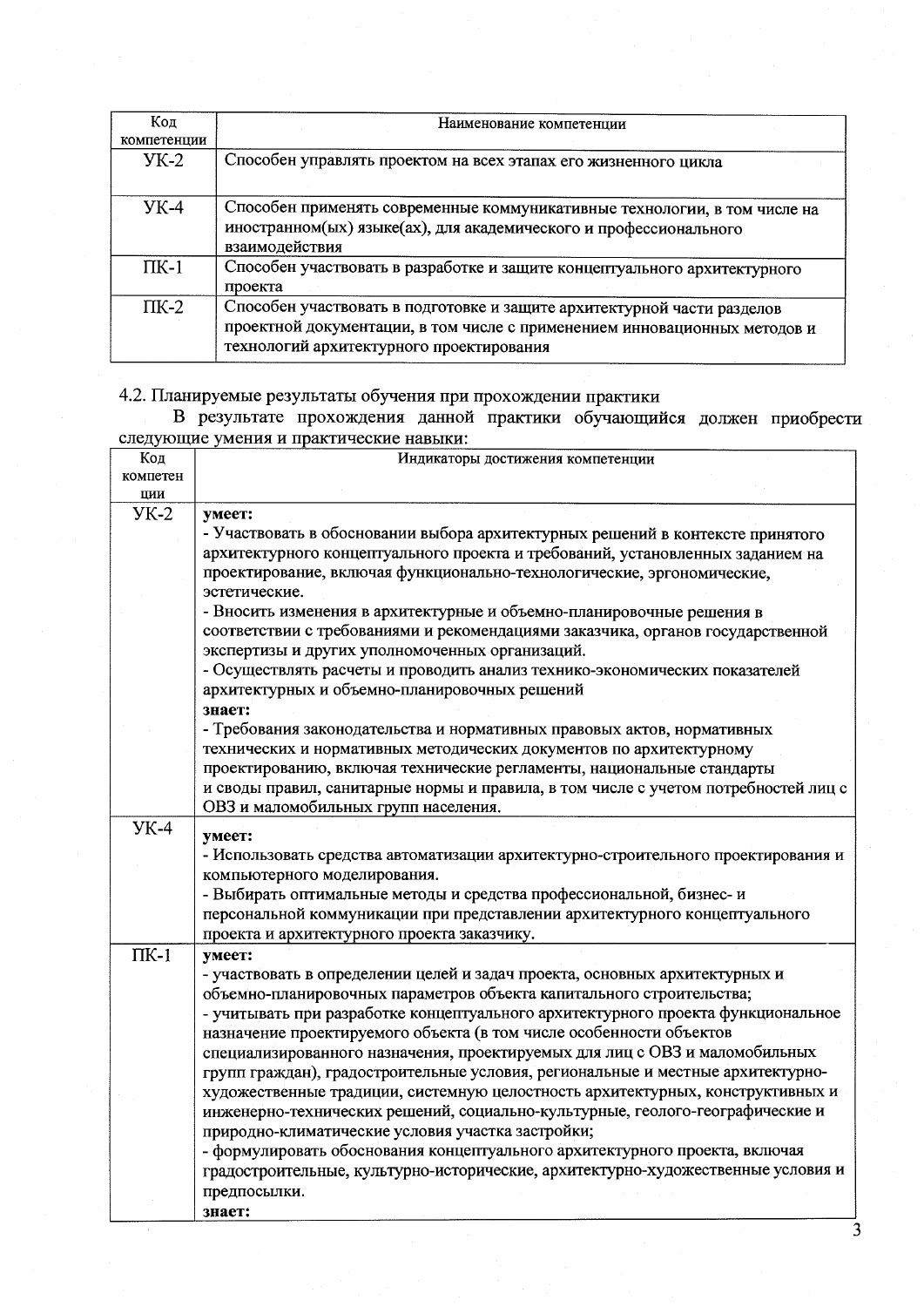|           | особенности восприятия различных форм представления концептуального               |  |  |  |
|-----------|-----------------------------------------------------------------------------------|--|--|--|
|           | архитектурного проекта архитекторами, специалистами в области строительства, а    |  |  |  |
|           | также лицами, не владеющими профессиональной культурой (в том числе лицами с      |  |  |  |
|           | OB3).                                                                             |  |  |  |
| $\Pi K-2$ | умеет:                                                                            |  |  |  |
|           | - участвовать в разработке оригинальных и нестандартных архитектурных решений (в  |  |  |  |
|           | том числе с учетом потребностей лиц с ОВЗ и маломобильных групп населения);       |  |  |  |
|           | - оформлять графические и текстовые материалы по архитектурному разделу           |  |  |  |
|           | проектной документации, включая чертежи, планы, модели и макеты и пояснительные   |  |  |  |
|           | записки;                                                                          |  |  |  |
|           | - участвовать в защите архитектурного раздела проектной документации в экспертных |  |  |  |
|           | инстанциях;                                                                       |  |  |  |
|           | - применять средства и методы профессиональной и персональной коммуникации при    |  |  |  |
|           | согласовании архитектурного раздела проектной документации с заказчиком и защите  |  |  |  |
|           | в органах экспертизы.                                                             |  |  |  |
|           | знает:                                                                            |  |  |  |
|           | - требования законодательства Российской Федерации и иных нормативных правовых    |  |  |  |
|           | актов, нормативных технических и нормативных методических документов к составу и  |  |  |  |
|           | содержанию разделов проектной документации (в том числе учитывающие               |  |  |  |
|           | потребности лиц с ОВЗ и маломобильных групп граждан);                             |  |  |  |
|           | - методы автоматизированного проектирования, основные программные комплексы       |  |  |  |
|           | создания чертежей и моделей;                                                      |  |  |  |
|           | - методы и средства профессиональной и персональной коммуникации.                 |  |  |  |

### 5. Трудоемкость практики (объем практики в зачетных единицах и ee продолжительность в академических часах)

Общая трудоемкость производственной практики составляет 6 зачетных единиц, 216 академических часов.

|                |                                                | Трудоемкость (в часах) |                      |                               |                   |
|----------------|------------------------------------------------|------------------------|----------------------|-------------------------------|-------------------|
| $N_2$ n.n.     | Содержание практики<br>(виды проектной работы) | Bcezo                  | Контактная<br>работа | Самост.<br>работа<br>студента | Формы контроля    |
| 1              | Подготовительный этап                          | 4                      |                      |                               | Роспись в         |
| 1.1            | Вводная лекция (содержание практики и          |                        |                      |                               | индивидуальном    |
|                | форма отчетности), инструктаж по технике       |                        |                      |                               | задании на        |
|                | безопасности                                   |                        |                      |                               | практику,         |
|                |                                                |                        |                      |                               | роспись в журнале |
|                |                                                |                        |                      |                               | no T <sub>B</sub> |
| $\overline{2}$ | Рабочий этап                                   | 192                    |                      |                               | Отзыв             |
| 2.1            | Раздел 1. Описание (характеристика) базы       | 36                     |                      | 36                            | организации*.     |
|                | практики и технологического процесса           |                        |                      |                               | Отчет о           |
|                | подготовки и выпуска проектного продукта       |                        |                      |                               | прохождении       |
|                | в организации - месте прохождения              |                        |                      |                               | практики          |
|                | практики                                       |                        |                      |                               |                   |
| 2.2            | Раздел 2. Выполнение проектных работ по        | 156                    |                      | 156                           |                   |
|                | архитектурной тематике по заданию              |                        |                      |                               |                   |
|                | руководителя организации - базы практики       |                        |                      |                               |                   |
| 3              | Завершающий этап                               | 18                     |                      |                               |                   |
| 3.1            | Подготовка отчета о прохождении практики       | 18                     |                      |                               | Отчет о           |
| 3.2            | Оформление отчета о прохождении                |                        | 2                    | 16                            | прохождении       |
|                | практики                                       |                        |                      |                               | практики          |
|                | Итого                                          | 216                    | 6                    | <b>210</b>                    | Зачет с оценкой   |

6. Содержание практики

\* Отзыв руководителя структурного подразделения при прохождении практики в УрГАХУ

 $\overline{4}$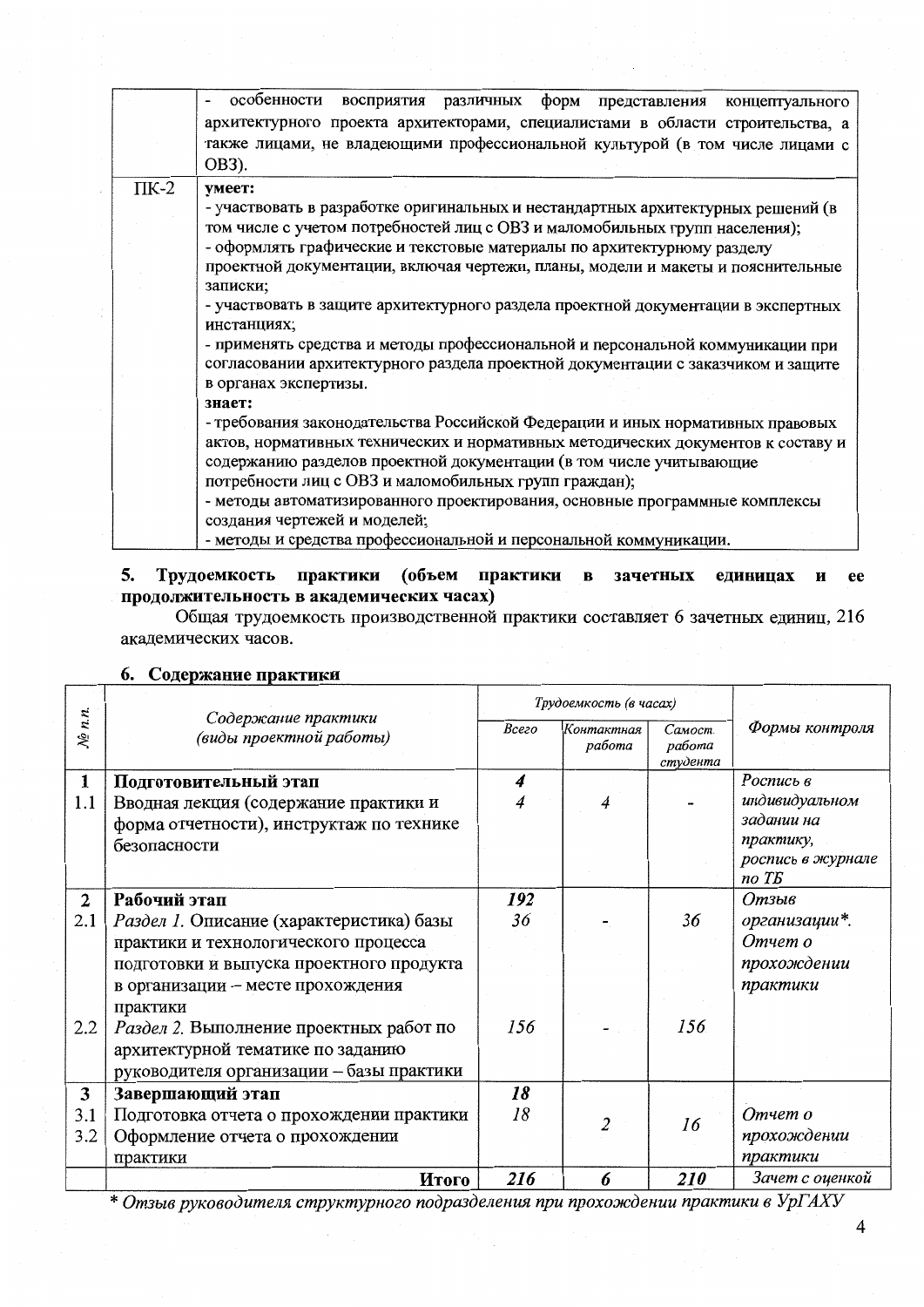7. Формы отчетности по практике и форма промежуточной аттестации (по итогам практики)

Аттестация по итогам практики заключается в представлении студентом отчета о прохождении практики, содержащего следующие материалы:

- 1. Титульный лист (унифицированная форма)
- 2. Индивидуальное задание на практику.
- 3. Характеристика деятельности студента в период прохождения практики с рекомендуемой оценкой от организации (структурного подразделения УрГАХУ), в которой студент проходил практику на бланке организации, заверенная подписью руководителя организации и печатью организации (при наличии).
- 4. Описание (характеристика) базы практики.
- 5. Проектная часть: проектные разработки, которые представляются в виде списка работ, в которых участвовал студент и иллюстрации по проделанной работе (эскизы, фотографии, распечатки и т.п. - не менее 5-и) - должны, по возможности, быть заверены полнисью руководителя практики от организации и печатью организации (при наличии).

Аттестация проводится руководителем практики от кафедры. Форма зачета: просмотр отчетных материалов. По результатам аттестации обучающемуся выставляется зачёт с оценкой.

Фонд оценочных средств для проведения промежуточной аттестации обучающихся по практике приведен в Приложении 1

## 8. Перечень учебной литературы и ресурсов сети "Интернет", необходимых для проведения практики

### Основная литература

1. Меренков А. В. Структура общественного здания: учебное пособие / А. В. Меренков, Ю.С. Янковская; Урал. гос. архитектурно-художеств. акад. - Екатеринбург : Архитектон, 2012. - 127 с. - Гриф УМО. - в ЭБС "Унив. б-ка online":

http://biblioclub.ru/index.php?page=book&id=222101

- 2. Архитектурное проектирование жилых зданий: учеб. пособие / под ред. М. В. Лисициана, Е. С. Пронина. - М.: Архитектура-С, 2014. - 488 с. - Гриф УМО.
- 3. Луговая Л. Н. Рабочее проектирование в архитектурном ВУЗе: учеб. пособие/ Л. Н. Луговая, Е. А. Голубева. - Екатеринбург: Архитектон, 2014. - 100 с. - в ЭБС "Унив. б-ка online": http://biblioclub.ru/index.php?page=book&id=436747

### Дополнительная литература

- 1. Дектерев С.А. Архитектурное проектирование: высотные здания: учеб. пособие / С.А. Дектерев, В. Ж. Шуплецов; Урал. гос. архитектурно-художеств. ун-т. - Екатеринбург; Архитектон, 2017. - 114 с. : ил. - Библиогр.: с. 111-113. - Допущено УМС УрГАХУ. - Режим доступа в ЭБС: http://biblioclub.ru/index.php?page=book&id=481977
- 2. Дятков С. В. Архитектура промышленных зданий: учебник/ С. В. Дятков, А.П. Михеев. М. : ACB,  $2010. -552$  c.  $\Gamma$ pu $\phi$  M-Ba.- URL: http://biblioclub.ru/index.php?page=book&id=273748
- 3. Дектерев, С. А. Архитектурное проектирование: большепролетные здания и сооружения: учеб. пособие / С. А. Дектерев, М. В. Винницкий, В. В. Громада; Урал. гос. архитектурнохудожеств. ун-т. - Екатеринбург : УрГАХУ, 2018. - 182 с.
- 4. Уникальное здание сложной технологической структуры (театральное здание) : учебное пособие / С.А. Дектерев, М.В. Винницкий, Д.И. Третьяков, В.Ж. Шуплецов; Министерство образования и науки Российской Федерации, «Уральский государственный архитектурнохудожественный университет» (УрГАХУ). - Екатеринбург : Архитектон, 2016. - 98 с. : схем., табл., ил. - Библиогр. в кн. - ISBN 978-5-7408-0172-8; То же [Электронный ресурс]. -URL: http://biblioclub.ru/index.php?page=book&id=455442
- 5. Многофункциональный жилой комплекс : учеб. пособие по проектированию / С.А. Дектерев. М. Г. Безирганов [и др.]: Урал. гос. архитектурно-худож. акад. - Екатеринбург: Архитектон,  $2013. - 76$  c.